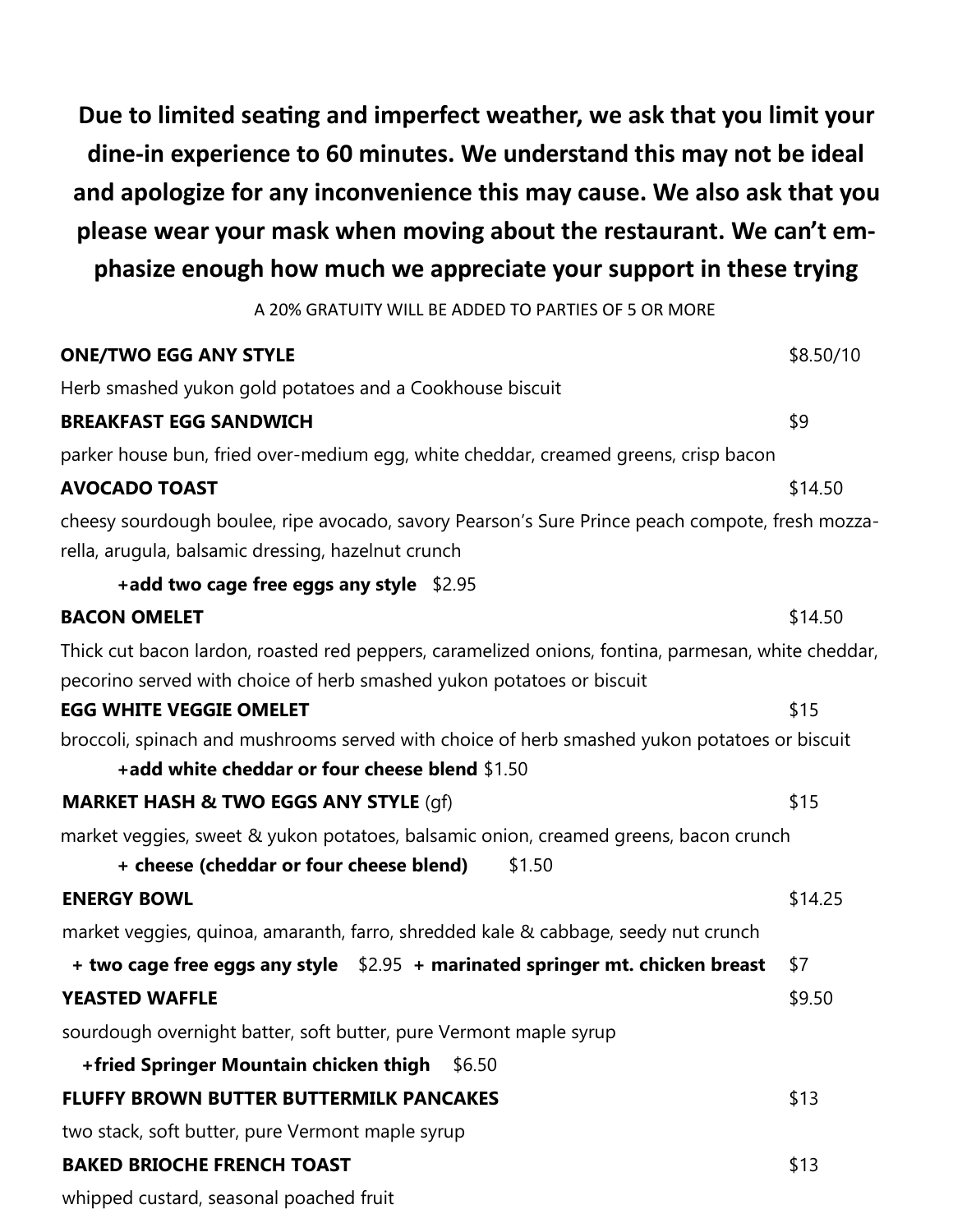| <b>COLD SALMON PLATE</b>                                                                                                | \$16    |
|-------------------------------------------------------------------------------------------------------------------------|---------|
| Cookhouse gravlax & bialy, chive cream cheese, pickled red onion, capers, field greens                                  |         |
| <b>HARVEST SALAD</b>                                                                                                    | \$15    |
| shredded kale and cabbage, seasonal fruit, farro, pickled beets,                                                        |         |
| house made raisins, seedy nut crunch, pecorino, goddess dressing                                                        |         |
| +add roasted springer mt. chicken breast $$7$                                                                           |         |
| <b>B.L.T</b>                                                                                                            | \$14.50 |
| applewood smoked bacon, tomato, iceberg lettuce, garlic aioli, pressed cheesy sourdough<br>+ add avocado<br>\$1.75      |         |
| <b>CHICKEN BREAST CLUB</b>                                                                                              | \$16    |
| marinated Springer Mountain chicken breast, goddess dressing, ripe avocado, pressed cheesy<br>sourdough                 |         |
| <b>HOUSE BURGER</b>                                                                                                     | \$16    |
| Cookhouse ground-beef blend, balsamic onion, white cheddar, arugula, grain mustard aioli,<br>served on parker house bun |         |

HM offers products with peanuts, tree nuts, soy, milk, eggs and wheat, meat, fish, and shellfish. While we take steps to minimize the risk of cross-contamination, we cannot guarantee that any of our products are safe to consume for people with peanut, tree nut, soy, milk, egg, fish, shellfish, meat, chicken, or wheat allergies.

## CONSUMING RAW OR UNDERCOOKED MEATS, POULTRY, SEAFOOD, SHELLFISH OR EGGS MAY INCREASE YOUR RISK OF FOODBORNE ILLNESS, ESPECIALLY IF